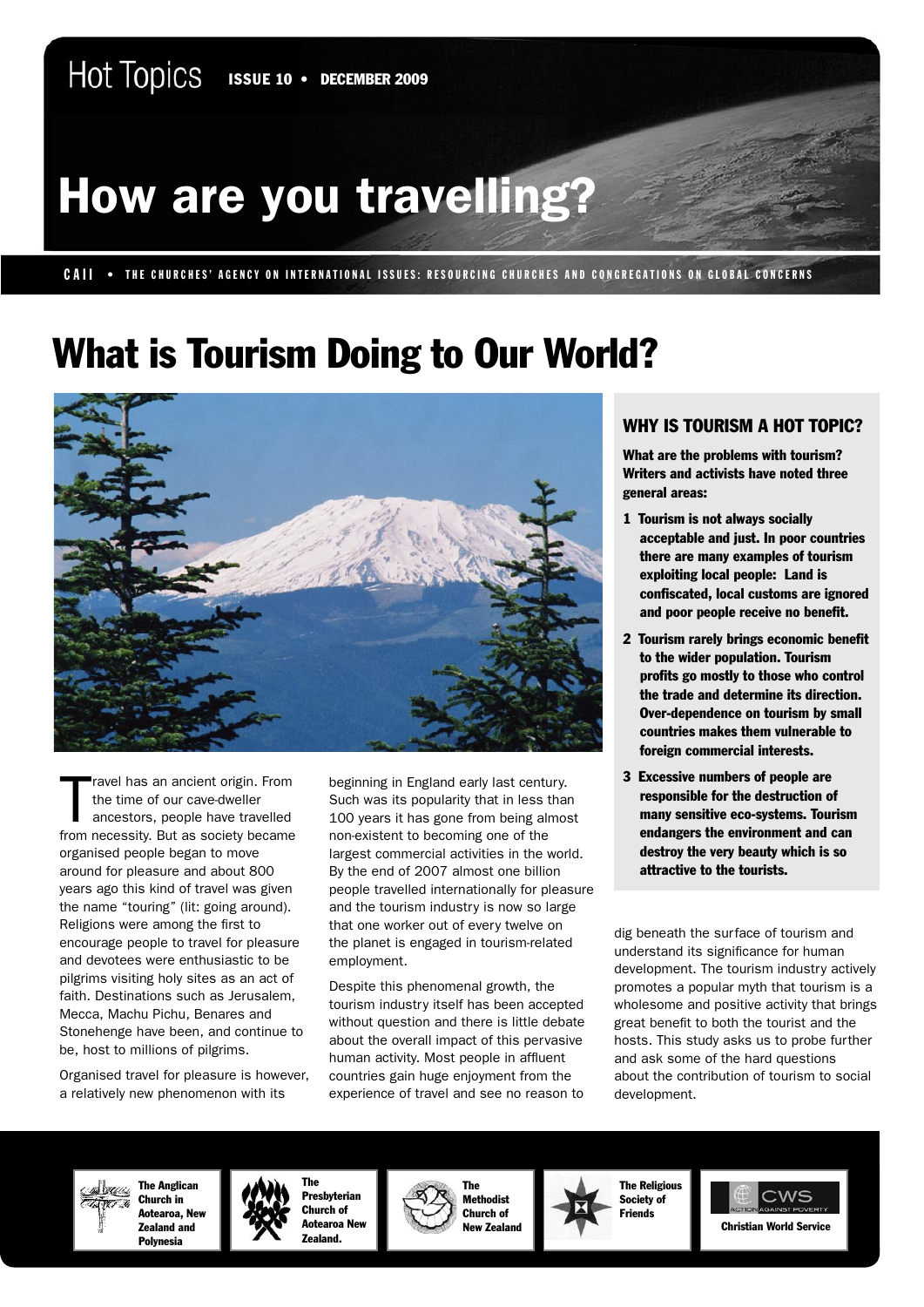## Does Tourism Help the Host Country?

T ourism must respect the rights of both the visitors and the hosts. But complications arise when the visitors come from affluent countries and the hosts are living in poor communities. In these cases the decision to invite tourism is made by the rulers of the country with encouragement from commercial interests. The people themselves are rarely consulted.

Having been persuaded by international pressure (from organisations like the World Bank) that tourism is the fast track to development many poorer countries have invested heavily in programmes to attract foreign tourists. The arguments are that tourism will give more employment to the locals, will bring in valued foreign currency and will develop a better infrastructure within the country.

Of course there is some truth in these inducements but the reality is not always so positive. Yes, there is more employment for locals but generally it is the low paid and menial tasks which they fill. The better paid positions are almost all taken by foreigners.

It is also true that foreign tourists bring in foreign currency but how much of it actually goes to the local economy? Much of the money spent in hotels goes to owners in foreign countries. Tourists are rarely adventurous with food and will want the comforts of home. Tourism destinations must cater for all these foreign tastes by importing such things as sake for the Japanese, hamburgers for the Americans and French wines for the connoisseurs. Then there is the regular cost of importing foreign automobiles, oil and machinery. Several economic studies have revealed the remarkable fact that even after several years of tourism, a small country can actually have a nett economic outflow on foreign exchange which means their economy is actually subsidising the tourist industry rather than benefitting from it. A United Nations environmental study showed that in all-inclusive package tours 80% of the income goes to the international organisations behind the

## **Hot Topics**

Writer: . Ron O'Grady



tour and a United Nations Conference on Trade and Development study claimed that overall no more than half of the tourism income stayed in the destination country.

Some of this could be forgiven if the new tourist infrastructure gave actual benefit to the local people. But this is also a debatable issue. Government money invested in tourism goes largely to improving airport facilities and hotel accommodation which do little to help the life of the locals and new roads follow tourist routes which may or may not be of help to local people.

In some countries, the result of these developments has been to alienate many local people from tourism development. The Malaysian poet Cecil Rajendra witnessed the early tourist plundering of his island home of Penang and wrote an angry response:

### When the Tourists Flew In

### The Finance Minister said

"It will boost the Economy the dollars will flow in"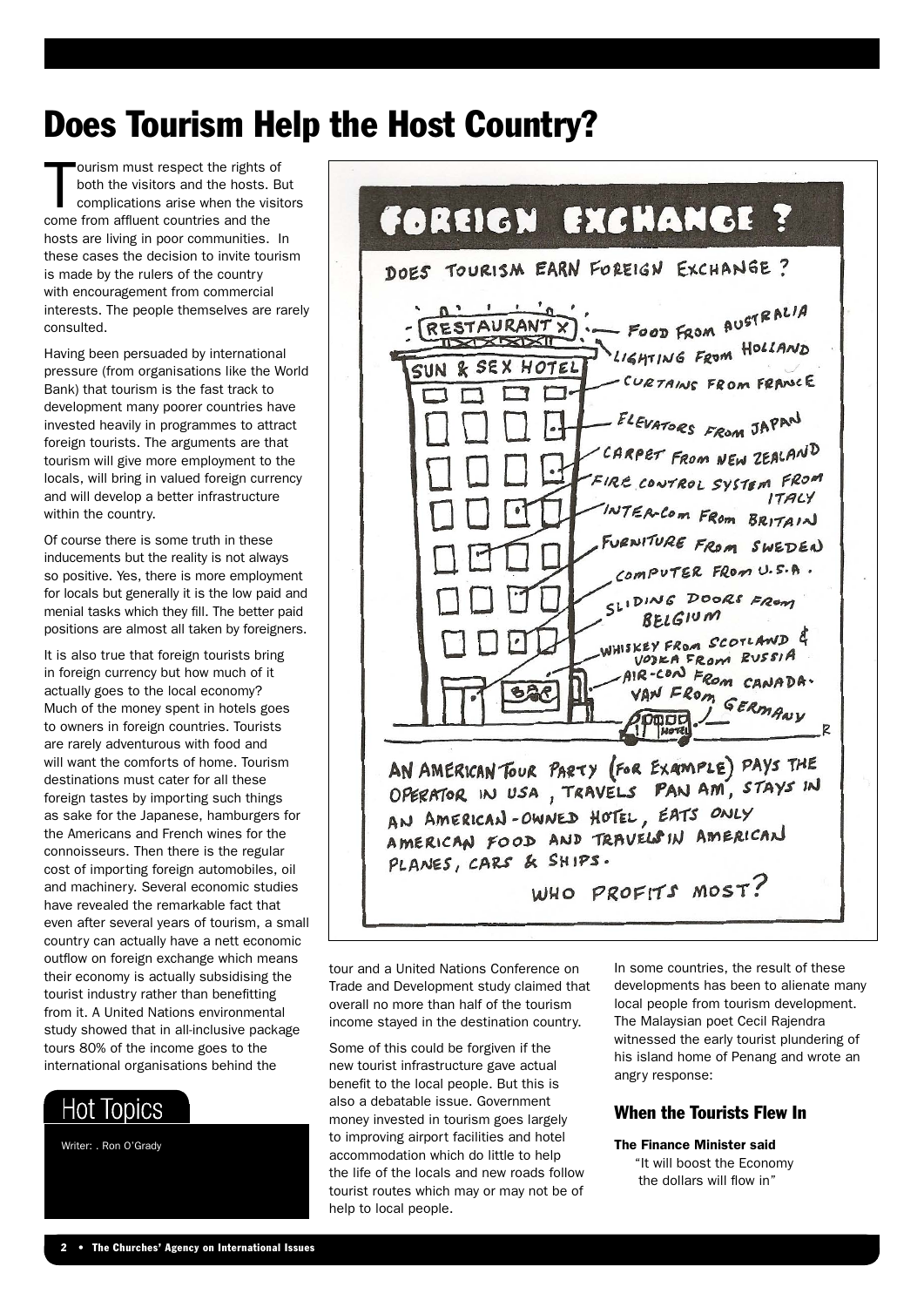#### The Minister of Interior said

"It will provide full and varied employment for all indigenes"

### The Minister of Culture said

"It will enrich our life; contact with other cultures must surely improve the texture of living"

### The man from the Hilton said

"We will make you a second paradise; for you it is the dawn of a glorious new beginning!"

### When the tourists flew in

our island people metamorphosed into a grotesque carnival – a two-week sideshow

#### When the tourists flew in

our men put aside their fishing nets to become waiters - our women became whores

#### When the tourists flew in

what culture we had flew out the window we traded our customs for sunglasses and pop we turned sacred ceremonies into tencent peepshows.

#### When the tourists flew in

local food became scarce prices went up but our wages stayed low

#### When the tourists flew in

we could no longer go down to our beaches the hotel manager said "Natives defile the sea-shore"

#### When the tourists flew in

the hunger and the squalor were preserved as a passing pageant for clicking cameras a chic eye-sore!

### When the tourists flew in

we were asked to be "side-walk ambassadors" to stay smiling and polite to always guide the 'lost' visitor… Hell, if we could only tell them Where we really want them to go!

### Tourism and the Environment

Tourism is often criticised for its abuse<br>of the environment. Trampers in the Himalayas for example, will be shocked by the sight of rubbish left behind by earlier walkers on the route. Plastic bottles float in mountain lakes, batteries and oxygen tanks are dumped beside the trail adding to the toxicity of the area. Trampers fail to dispose of their human waste in a sanitary manner and others wash themselves with shampoo and soap in the pristine lakes.

It has become a growing problem in every popular mountain trail of the world. Part of the Swiss Alps is under threat from excessive use and local organisations have been formed to limit the number of tourists visiting the slopes. Mt McKinley, the highest mountain in North America is a challenge to climbers and has claimed over 100 lives. It is so insanitary in places that a survey taken in 2002 showed that more than a quarter of the climbers suffered from severe diarrhoea. The nature of mountain tourism is such that it takes place in isolated and remote areas where it is almost impossible to impose any kind or regulation. Just last year (2008) a young foreign tourist on Mount Cook was caught painting graffiti on the rocks.

The cruise ship industry is booming and has now become the fastest growing sector of tourism. Shipyards cannot keep up with the demand and at least 20 new mega-ships have been built in the last two years. Many of these new ships reach up to 18 decks in height and accommodate around 3,600 passengers and 1,400 crew. With each passenger and crew member producing at least 3.5 kilograms of rubbish a day many tonnes of waste have to be

stored every 24 hours. Some of this ends up in the ocean. The oldest cruise ship routes in the world pass through the Caribbean islands and these areas are now considered among the most polluted waterways on earth.

In recent years some major cruise ship companies have been found guilty of polluting the waters, lying to the court and illegally storing hazardous waste. In a single case, one company was fined \$18 million dollars for its actions. Some cruise ships try to save costs by dumping large amounts of hazardous chemicals at sea. Cruise ships produce a range of waste chemicals from such things as dry cleaning and printing photographs.

*"Some cruise ships try to save costs by dumping large amounts of hazardous chemicals at sea. Cruise ships produce a range of waste chemicals from such things as dry cleaning and printing photographs."*

### *Questions:*

Based on your own experience of tourism are you aware of instances where local people are being exploited?

Who owns the tourist facilities in poor countries and where do the profits go?

What effects has increased tourism had on New Zealand?

How much of the much hyped Rugby World Cup tourism income will reach ordinary New Zealanders?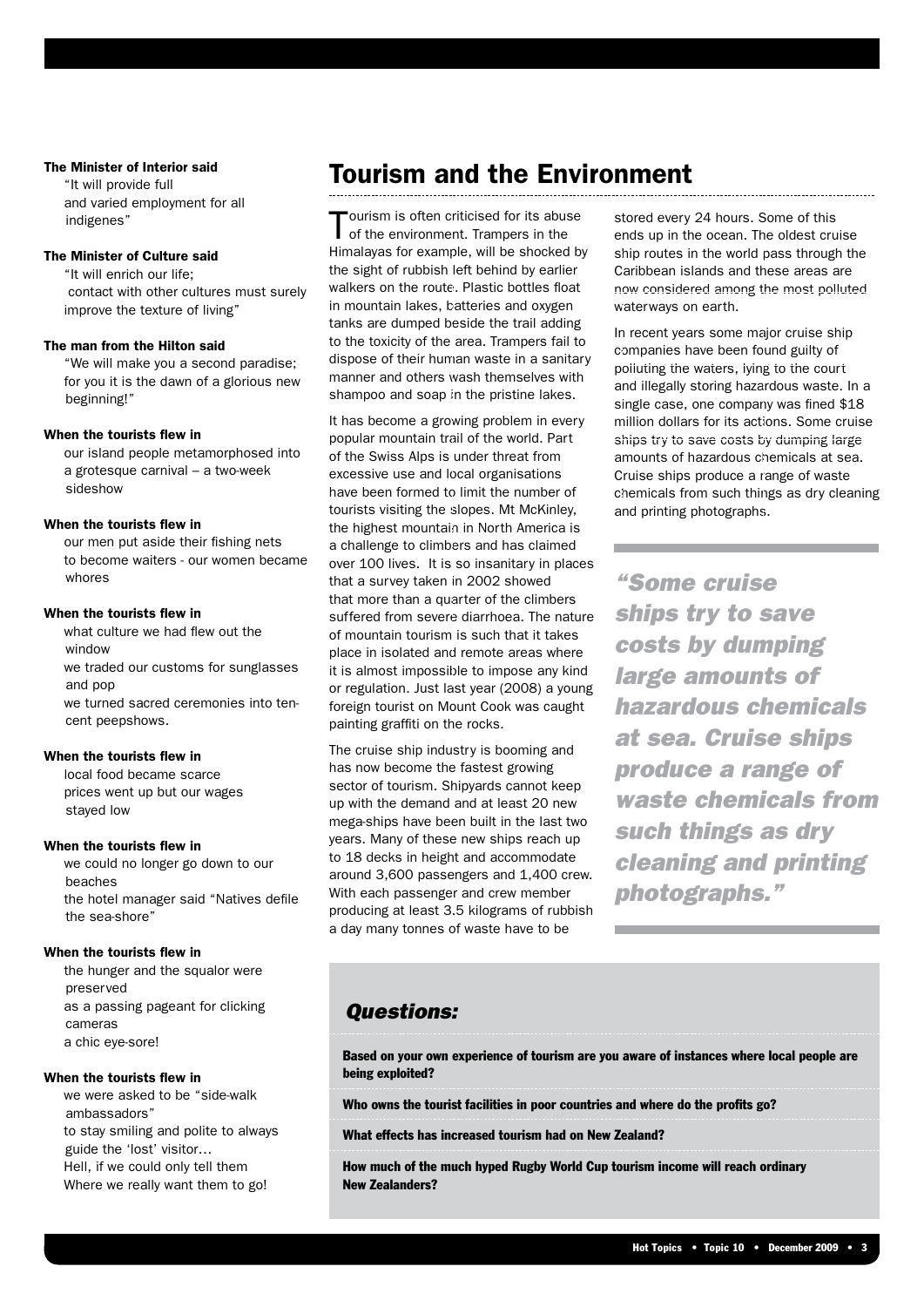## Tourism to Antarctica – Case Study 1

ew Zealand has a special interest in this issue because we are one of the few countries with a base in the Antarctica – the world's last pristine and unspoiled environment. Those responsible for the administration of the territories in Antarctica fought to stop the tourist invasion of the world's last great wilderness. The Australian Antarctic Division pointed out the obvious paradox that "tourism has the potential to damage the very qualities that draw tourists to Antarctica". The son of Robert Falcon Scott, Sir Peter Scott pleaded that "We should have the sense to leave just one place alone".

Regrettably there was very little political or public support for the protest in New Zealand when the mega-ships began to cruise into the Antarctica. The first ships left from Argentina, but now there are more ships sailing from other countries. This coming season (December to March) cruise ships to the Antarctica will be sailing from Dunedin, Christchurch and the Bluff.

This cruise ship invasion cannot be prevented in the Courts because Antarctica is a legal curiosity. Nobody actually owns the territory even though seven countries have, like New Zealand, a base on the continent. The Antarctic Treaty of 1959 does not recognise the Antarctic as a state and avoids the issue by neither recognising nor rejecting the claims of the seven nations.

Four years ago the cruise ship industry decided it was time to send in the tourists. The number of ships rapidly escalated. In the last recorded season November 2007 to February 2008 there were 30,000 tourists on 50 different ships in the waters. In the year 2008 to February 2009 there were more than

*"In the year 2008 to February 2009 there were more than 40,000 tourists."*



40,000 tourists. With no rules about the size or type of vessel permitted to enter Antarctic waters the potential for disaster is obvious. Few of the ships sailing south in 2006 have strengthened hulls to protect them against icebergs and pack ice. Even more dangerous is the fact that few ship captains and crew have had experience of sailing in the Antarctic. Events in these past two years could signal the danger and be the beginning of even worse pollution.

- January 2007 Norwegian vessel Nordkapp ran aground on Deception Island. It was towed off with no casualties but some oil spill.
- • November 2007 Canadian ship Explorer sank with 180,000 litres of marine diesel on board. All 154 passengers were rescued.
- December 2007 Norwegian tourist ship Fram hits a glacier and is damaged. 318 passengers unhurt.
- • December 2008 Panamanian registered Ushuaia ran aground. 122 passengers rescued by another ship. Some oil spill.
- • February 2009 The Antarctic cruise ship the M/V Ocean Nova ran aground in Marguerite Bay, near the Antarctic Peninsula, with 106 passengers and crew aboard.

We can hardly imagine what this cruise ship invasion is doing to Antarctic waters.

### *Questions:*

Should tourism to Antarctica be ended? Severely limited? Or permitted?

Is our own New Zealand environment under threat from too much tourism?

How can we protect the environment from the impact of mass tourism?

In September 2009, House of Travel in New Zealand published a promotional magazine (Inspire) with an article called "Endangered Destinations". It started by saying "Social and political upheaval, the environmental crisis and mass tourism are bringing big changes to some of the world's most exceptional destinations. Here are five places you must see before it is too late."

Amazingly a local tourism organisation admits that tourism is helping destroy a pristine environment and then encourages people to join them in this destruction "before it is too late", because (as the article subsequently states) "who knows how long it will stay that way?"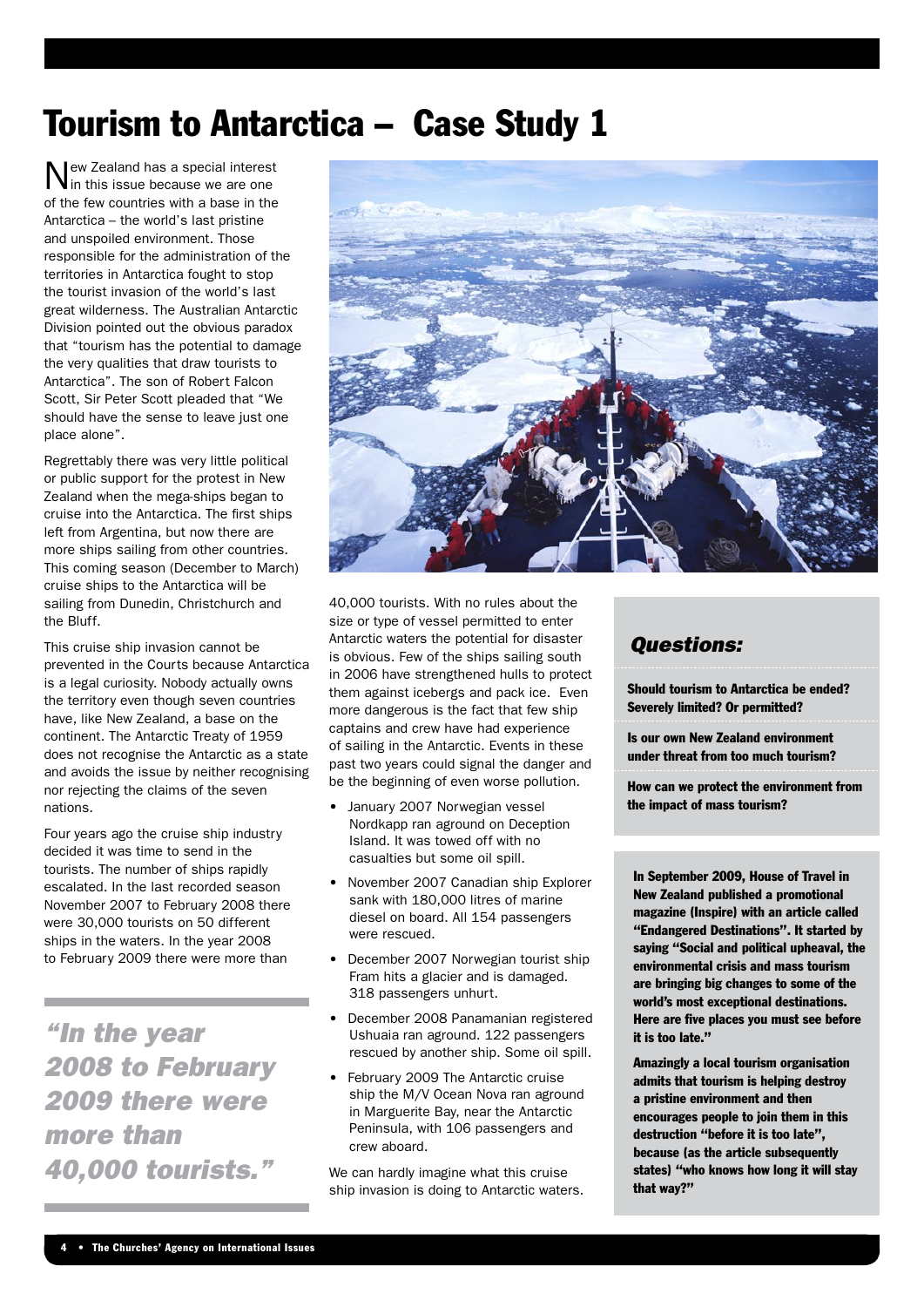## Social issues for Tourists

There is a Japanese proverb which says "the traveller knows no shame". It seems to be a fact that moral restrictions which apply at home have less impact in a foreign context. People who would never enter a casino in their home town have no problem gambling in Las Vegas.

The worst instance of these phenomena is called sex tourism." This is a special issue for solitary tourists, business travellers and all-male parties. There are many tourist destinations where sex is openly and cheaply available and while this is usually not illegal it also opens the door for child sex tourism which is an illegal activity in every country.

A number of New Zealand men are among the regular sex tourists to destinations in Asia. Some have been caught abusing children and imprisoned in local prisons. This has happened in Goa, Cambodia and Thailand. ECPAT Child Alert New Zealand, the organisation which monitors child sex abuse by tourists, has a web site www.reportchildsex.com which enables concerned tourists to report incidents of child sex abuse which they observe. The website receives regular messages from tourists and these are forwarded to the relevant law enforcement officers both in New Zealand and overseas.

New Zealand has a law (extraterritoriality) which enables New Zealanders to be prosecuted for abuse of children overseas and there have been a number of reported cases. These are all recorded but sadly New Zealand does not have the law enforcement capacity to follow-up on any cases outside this country. Australia has a similar law and has had more than 20 successful prosecutions.

Travelling responsibly means that you do not leave your morality behind when you travel. It means showing respect for those you visit and for Christians those rules need to be strictly guarded.

## Lessons from the Tsunami – Case Study 2

Sometimes it takes a major catastrophe<br>Sto bring the issues to light. The terrible tsunami that ripped through South –East Asia December 2004 brought death and devastation on a huge scale. There have been earlier tsunami that killed more people and caused more destruction (e.g. Bangladesh 1970) but these did not made the headlines and did not have the universal response from aid agencies and governments.

The difference this time is that the tsunami hit tourism areas and many foreigners were among those drowned or injured. There was international discussion about the event and especially what it said about the effect of tourism on the area.

A young tourist in Phuket, Thailand was quoted as saying: "If tourism is supposed to alleviate poverty how come so many of the communities which were devastated were living in poverty despite being in some of the most popular tourist destinations in the world? And a journalist for The Independent a UK newspaper wrote: "Tourists are the modern rapists of paradise and if one positive thing could possibly come from the tsunami it would be the rebuilding of local economies so that they are self-sufficient".

The journalist asks a hopeful question but the answer is far from hopeful. The tourism areas of South-East Asia have been reconstructed to please the tourists not the locals. Hotel and resort owners have been permitted to construct their



buildings with an absolute beach frontage often out-of-bounds to local people. Mangrove swamps and reefs which would have softened the impact of the tsunami have long since disappeared in the effort to make the beaches look clean and beautiful.

Far from improving the situation for locals the tsunami has made it worse. Land tenure in the country is not safeguarded by legal documents but by tradition and long continuous land tenure. This is a constant irritant to property developers who are anxious to get the best sites. The tsunami was their chance.

*"The tourism areas of South-East Asia have been reconstructed to please the tourists not the locals."*

P Jeffrey/ACT InternationalJeffrey/ACT International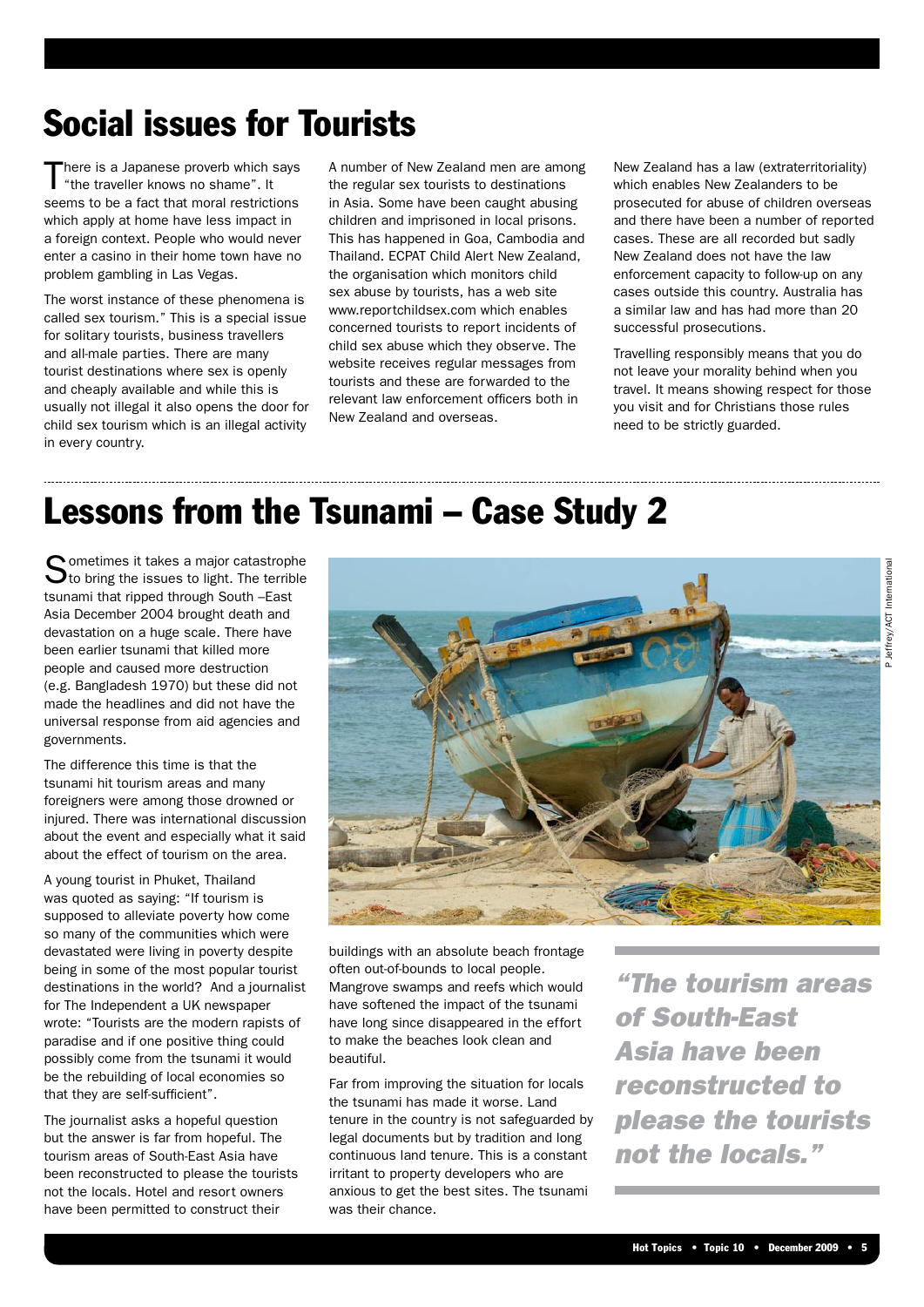Take the case of Baan Khao fishing village which the tsunami completely destroyed. The village sits on an idyllic small beach and is the home of 14 extended families that have lived in the same area for many generations. They fled to the hills when the tsunami hit. When the waters receded the villagers found that developers had moved in, put up high fences and staked their claim for this "unoccupied" land. The families are now homeless, jobless and landless. Baan Khao is one of an estimated 32 villages where this shameless land grab took place.

In Sri Lanka, traditional fishing communities continue to plead "Please do not bring tourism hotels instead of us". They lost their homes, livelihoods and family members to the 26 December tsunami, and in the reconstruction their entire way of life was threatened by the demands of tourism.

The government limited where families could rebuild, effectively prohibiting construction within 100 metres of the sea. The rationale was 'safety' yet exemptions were made for tourism operations. The Sri Lankan Tourist Board said "nature has presented Sri Lanka with a unique opportunity, and out of this great tragedy will come a world class tourism destination." Hotels, a marina, shopping centre, floating plane pier and helipad will replace what used to be largely fishing and agricultural communities in declared tourism zones. The people were moved inland over 1km from the sea and without access to their fishing areas.

In August 2009, Christian World Service partner MONLAR called once more for this policy to stop. It continues supporting fisher folk who are advocating for the return of their fishing rights. This is now linked to the food crisis and has an impact on sustainable fishing to service local markets. "It is essential to ensure that fisher people have the right of access to the sea and to water sources for their livelihoods," states MONLAR.

These situations in Thailand and Sri Lanka partly emerge from the influence and greed of tourism developers who exploit the suffering of poor people.

### Dealing with a Rogue State - Case Study 3

 $\bigvee$ hat can be done when a country openly violates basic human rights but encourages tourism to try and improve its image? In 1996 this issue became an international debate when Burma announced it was 'Visit Myanmar (Burma) Year'. The brutal military dictatorship in that country used forced labour to develop roads and tourism infrastructure in an attempt to improve its image. This action was condemned by the United Nations and many human rights organisations but not surprisingly some tourism organisations supported the action because it was claimed it would bring employment opportunities to the local people. A number of organisations in Europe continue to support a boycott Burma tourist campaign.

Closer to home there is another issue to confront. Fiji already has a growing and reasonably efficient tourism industry and many New Zealanders have been regular visitors to the island's resorts. However, the military coup in Fiji in 2006 and the continual delay in returning to legitimate democracy has brought an angry reaction from

many governments and international agencies. In their anxiety to bring pressure on the leaders, tourism is seen as one possible lever. Countries such as our own have issued travel warnings and the Foreign Minister Murray McCully has raised the possibility of restricting New Zealanders' ability to travel to Fiji. The task is now more complex because the existing tourism facilities are under strain and many resorts and hotels are offering real financial incentives for people to have a cheap holiday in the Island resorts.

### *Questions:*

Would you consider a cheap holiday to Fiji in the present political situation?

How much do you consider the political situation of a country when making travelling arrangements?



## The Silence of the Church.

For the most part, Christians have said little of significance about tourism. There is an international Ecumenical Coalition on Tourism (based in Thailand) which was founded in 1982 to monitor tourism and report to the church. It has directed many successful campaigns but it has had little direct support from the churches themselves. See www.ecotonline.org

Only a few churches around the world have recognised the importance of tourism. The Balinese Church is one. In the early years of tourism Balinese Christians were disturbed at the way villagers were being exploited by tourist operators and they organised the villagers to oppose this exploitation. They went further and set up a training centre where young Balinese could be trained to make a positive contribution to Balinese development. This Church centre continues to provide this training and in addition

provide accommodation for tourists. See www.dhyanapura-beach-resort.com

In Europe several church organisations have been active in raising questions about tourism. The German Churches work ecumenically to run an organisation called Tourism Watch. This programme has a close relationship with German tourism agencies and provides training and materials for those working in the tourism industry itself. Tourism Watch also provide materials to assist tourists. Germany has the largest number per capita of tourists of any country in the world, so the contribution of the church has had a significant impact.

Bali and Germany are good models of what can be done but for the most part churches do not regard tourism as a matter for Christian conscience. Church leaders have rarely seen tourism as an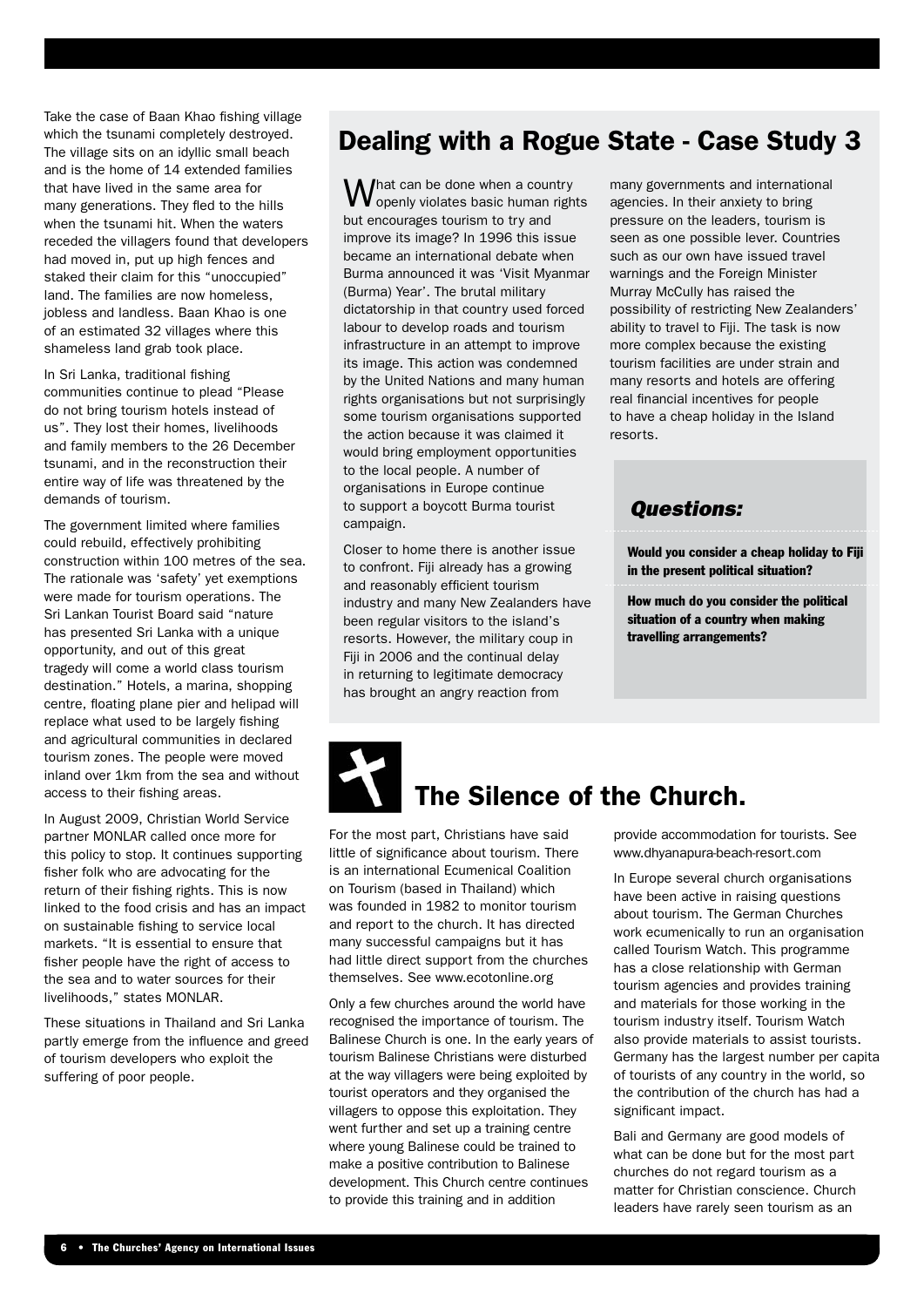issue for them to consider.

However there is one interesting exception. The late Pope John Paul II, himself an inveterate traveler, took an intense interest in the phenomena of tourism and regularly spoke against tourism excesses. Each year of his Pontificate he made a point of giving a major address on the issue. In 2001 the Pope warned against the growing mass tourism which "has produced a kind of sub-culture that degrades both the tourist and the host community – it tends to exploit for commercial purposes the traces of 'primitive civilisations' and initiation rites still practiced in some traditional societies".

In 2003 he reaffirmed "a principle which is self-evident yet often ignored: our goal should not be the benefit of a privileged few, but rather the improvement of the living conditions of all. Applying this to tourism, he spoke of tourists visiting countries where there is poverty and hunger and, in such cases, "they, (the tourists) should resist the temptation to retreat into a happy cocoon distancing themselves from the social context, rather they should refrain from profiting from their own privileged position to exploit the needs of the locals." The memorable phrase "happy cocoon" well describes many organised tours to economically poor countries.

Churches in New Zealand have made little or no comment about inbound tourism and its impact on the environment. Nor has it felt any responsibility to assist its members to be good ambassadors and sensitive tourists when they travel overseas.

### *Questions:*

What actions should the New Zealand churches take to show concern for tourism?

*"Our goal should not be the benefit of a privileged few, but rather the improvement of the living conditions of all."*

## A Code of Ethics for Travellers

The first regional consultation to give critical consideration of tourism was sponsored by the Asian churches and held on the island of Penang in 1973. That first small gathering felt it was important to look critically at the behaviour of tourists who were only just starting to visit Asia in reasonable numbers. Two of the participants drew up a Code of Ethics for Tourists. After thirty-six years, to the amazement of the writers, the code is still being reproduced in tourism publications more or less in its original form. Do you find it still relevant?

- Travel in a spirit of humility and with a genuine desire to meet and talk with local people.
- Be aware of the feelings of other people, thus preventing what might be offensive behavior. Remember this especially with photography.
- Cultivate the habit of listening and observing, rather than merely hearing and seeing.
- Realise that people in the country you visit often have time concepts and thought patterns that differ from your own. Not inferior, just different.
- Discover the enrichment that comes from seeing another way of life through other eyes, rather than looking for the "beach paradise" of the tourist poster.
- Acquaint yourself with the local customs and respect them people will be happy to help you.
- Cultivate the habit of asking questions instead of "knowing" all the answers.
- Remember that you are one of thousands of visiting tourists and do not expect special privileges.
- If you want your experience to be a home away from home, don't waste money on travelling.
- Remember when shopping that the bargain you obtain may only be possible because of the low wages paid to the makers.
- Reflect daily on your experiences; seek to deepen your understanding. What enriches you may rob or violate others.

### Where to From Here?

Many people reading this *Hot Topic* will have a direct personal interest in tourism and most will be hoping to make a journey to another country sometime. If you have begun to plan that travel you have already been bombarded with ideas on when and where to go. That's your problem. These studies have been raising a different question – not when or where, but how will you travel?

The Christian tradition is that the best journey is a pilgrimage. When we travel we should not go as spectators but as pilgrims with a receptive mind – listening to hear what God is saying and doing through the lives of other people in other culture -. searching for God in unlikely places.

So off you go and don't forget to listen to the voices.

My prayer for you as you journey is this:

- May you meet interesting people.
- May you be overwhelmed by the beauty and diversity of our world.
- May your journey give encouragement to your hosts.
- And may you return home a better person.